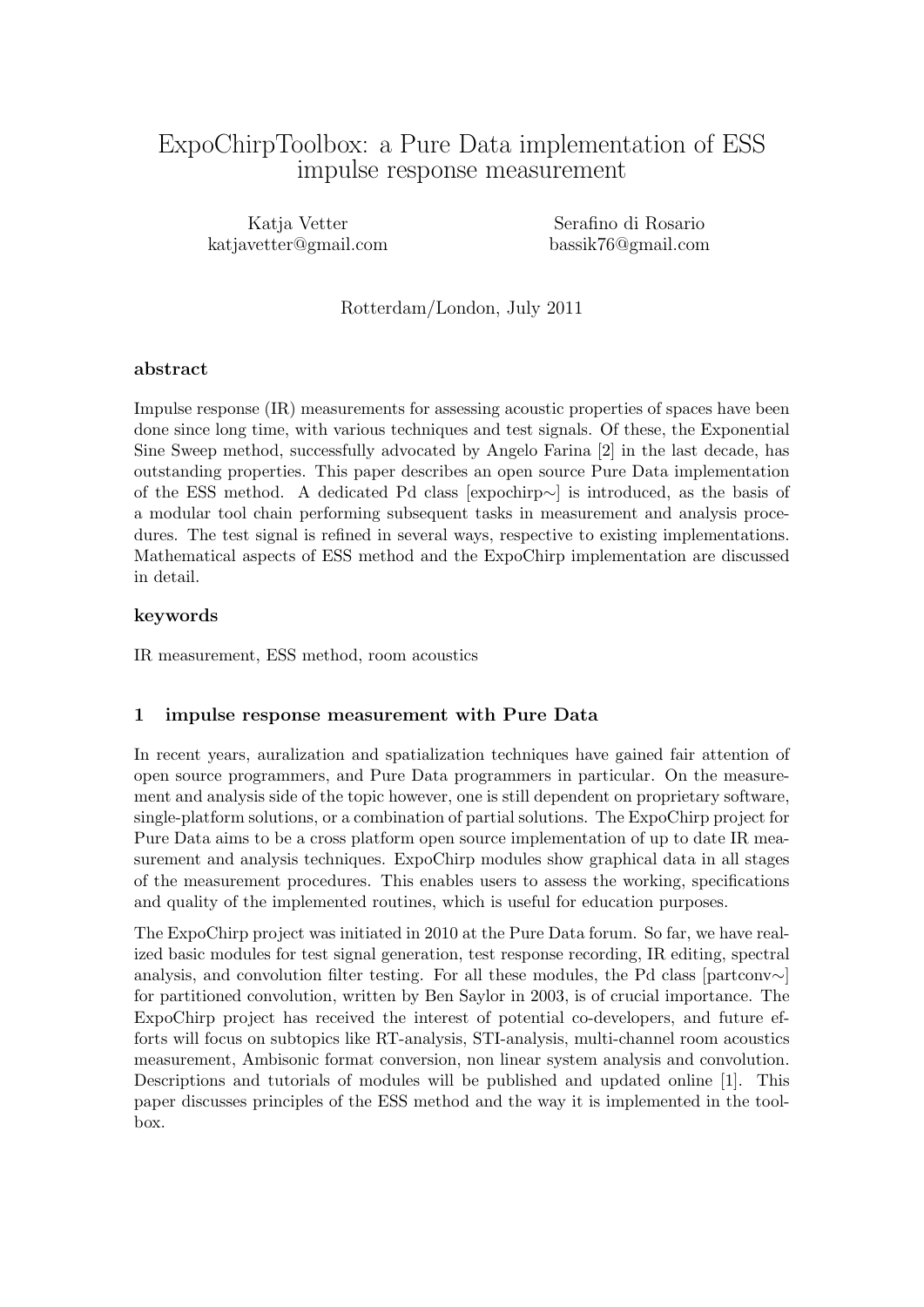### 1.1 Exponential Sine Sweep method

Our choice for ESS is related to the purpose of the measurement tool: analysis of audio systems, especially (but not exclusively) room acoustics. Simply stated, we want to replace the human ear with a more objective measurement tool, and quantify the results. For human perception, octaves are blocks of interest with equal span, and this is reflected in the exponential sine sweep or chirp, which is used as the test signal. Starting from a frequency well above DC, the frequency doubles repeatedly over identical time intervals. Time and energy is spent on low frequencies more than on high frequencies. With a linear chirp instead, or any other (almost-)white signal, very little information would be gathered on frequencies which are prevalent in perception. For example, over a range of 10 octaves, a white signal spends  $1/2^{10}$  of it's time and energy on the lowest of these octaves, that is less than one thousandth.

The ordering of frequencies from low to high in a continuous rise has additional advantages. In the first place, it is easy to deconvolve because it's spectral inverse can be computed with a relatively simple formula. Secondly, the low-to-high arrangement of frequencies has the effect that possible harmonic distortions produced by acoustic / analog test equipment appear before time zero in the deconvolved result, and they do not interfere with the causal test result. A properly designed exponential chirp will even arrange harmonic distortion responses in such a way that each higher order response can be quantified separately, and the 'distortion recipe' identified.

#### 1.2 regular ESS implementation

In 2000, Angelo Farina proposed the IR measurement method [2] which later received the proper name ESS, and which has gained wide popularity. The test signal in this method can be defined by the following formula:

$$
x[n] = \sin\left[\frac{\omega_1 * N}{\ln(\omega_2/\omega_1)} * \left(e^{\frac{n}{N} * \ln(\omega_2/\omega_1)} - 1\right)\right]
$$
(1.1)

where:

 $\omega_1$  is the normalized start frequency in radians  $\omega_2$  is the normalized stop frequency in radians n is the sample index N is the number of samples

The signal has a constant amplitude over time, and because the frequency rise is exponential, the magnitude spectrum shows a decay, of 6 dB per octave to be precise. This magnitude decay must be compensated when the impulse response is calculated with the deconvolution procedure. Because compensation is done in digital domain, it does not alter the signal-to-noise ratio which favours the low frequency range in the test signal.

#### 2 test signal refinement

Even while the exponential chirp has so many qualities which make it an excellent test signal, it is not absolutely perfect. The spectrum is characterized by frequency ripple at the extremes, and overshoot may exceed +5dB in certain cases. In the following sections the cause and nature of the ripple aspect will be examined, and strategies will be proposed to guarantee a minimum-ripple chirp, with overshoot well below +1dB.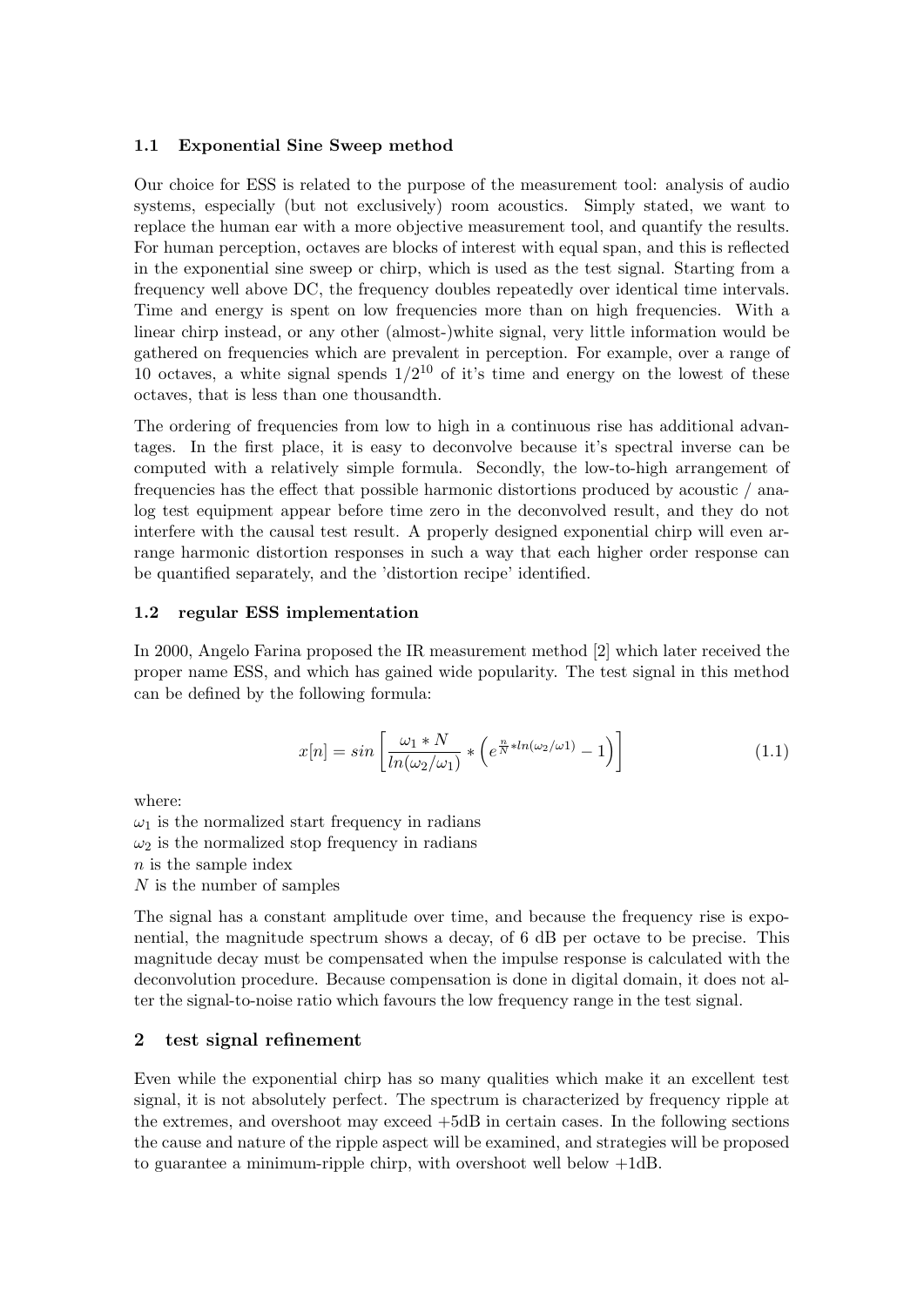

Figure 1: magnitude spectrum of deconvolved exponential chirp

The chirp start and stop boundaries represent undesired frequencies, causing partial phase cancellations and summations over the signal which has in itself a constant amplitude and a constant frequency rise. A chirp-start or -stop in cosine phase shows heavier boundary effects than a start or stop in sine phase. The regular formula only takes care of the start phase, while the stop phase is a function of start frequency, stop frequency and chirp length. Figure 1 shows spectrum plots of a deconvolved exponential chirp which happened to end in an unfavourable phase. The deconvolved chirp was generated by Angelo Farina's Aurora plugins, and loaded in a Pd patch for inspection. No windowing was done on the chirp.

Farina has discussed this problem of exciting the sound system with a step function when the chirp ends in an unfortunate phase [3]. A fade-out window can be applied to force a smooth decay of the high spectrum end, but such a fade-out is in the deconvolved chirp represented by filter coefficients with substantial value around the central pulse, which should be a unit impulse ideally. To avoid both these effects, step function and time domain artifact, Farina proposes to manually cut the chirp at the latest zero-crossing before it's termination. With an alternative chirp definition however, the problem can be solved in a more systematical way, as will be shown below.

## 2.1 designing a phase-controlled exponential chirp in Pure Data

Chirp generator design in Pd started out with a small inconvenience unrelated to the above mentioned ripple issue. Numerical data flow between Pd 'objects' currently allows only one data type: single precision (32 bit) floating point format. The desired length of the chirp, up to a million samples, requires a much better resolution of increments in the exponential phase curve, which is an intermediate calculation step. Meanwhile, to properly represent the resulting chirp signal, 32 bit floating point is fortunately sufficient. Therefore a new Pd class [expochirp∼] was written in C, calculating with double precision internally, while rendering the chirp and it's inverse as 32 bit audio signals.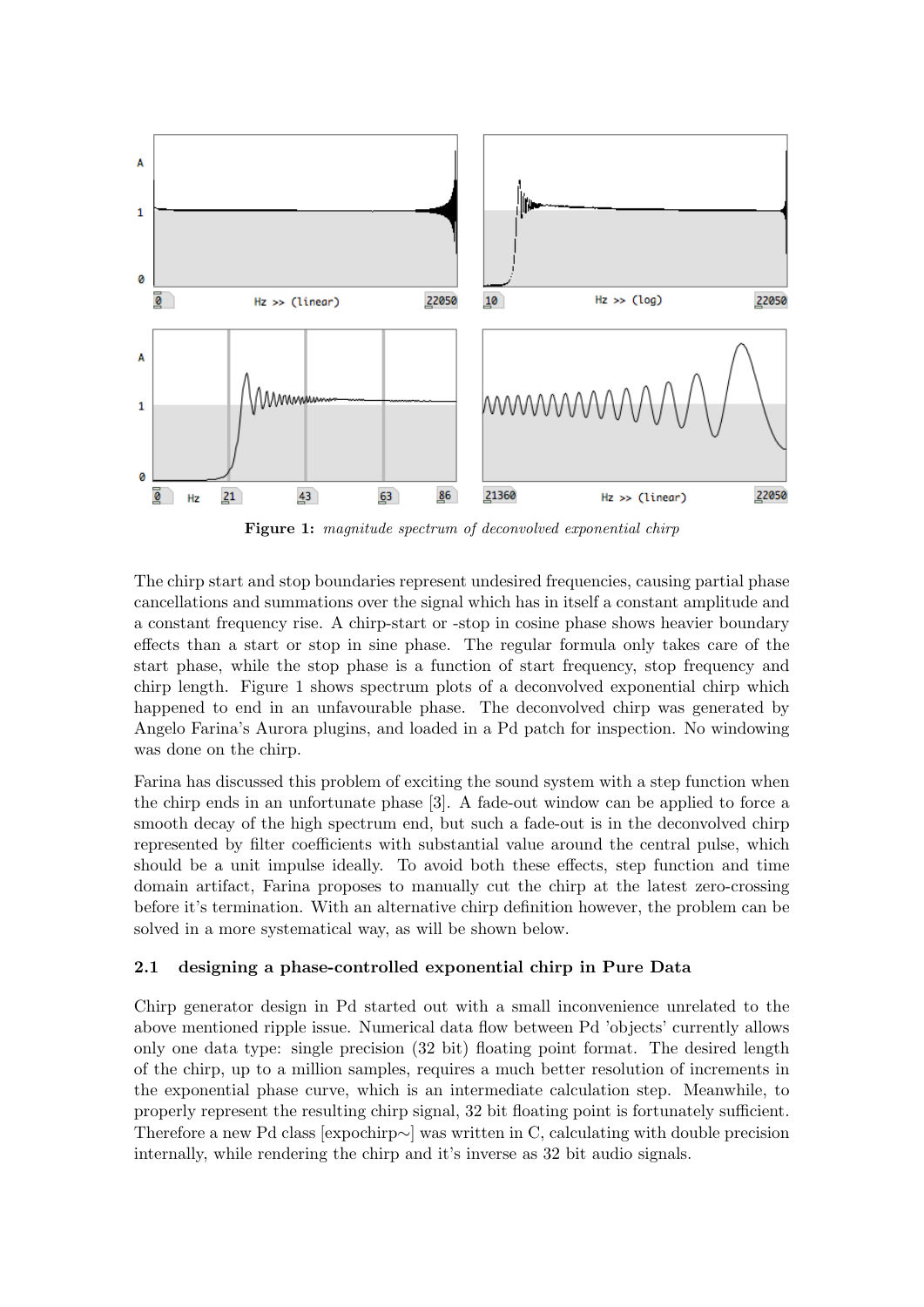Initially, the chirp was calculated following the regular formula as written in equation 1.1. Test patches were made to assess the chirp and it's deconvolution in graphical detail, and conspicuous ripples similar to those shown in figure 1 became a source of irritation. Although ripples are only present at the low and high frequency extremes, which are not always of concern, we would rather like to provide a reliable test signal for all possible measurement situations. Part of the solution was found in an alternative chirp definition, which makes the chirp end in sine phase at Nyquist by definition, thus minimizing high frequency overshoot.

For the purpose of this discussion, the traditional formula as presented in equation 1.1 is repeated here, and components of it are distinguished and labeled.

$$
x[n] = \sin\left[\frac{\omega_1 * N}{\ln(\omega_2/\omega_1)} * \left(e^{\frac{n}{N} * \ln(\omega_2/\omega_1)} - 1\right)\right]
$$
 (2.1)



$$
\boxed{e^{\frac{n}{N}*ln(\omega_2/\omega_1)}} \qquad \text{exponential curve} \tag{2.3}
$$

$$
\boxed{-1} \qquad \text{constant} \tag{2.4}
$$

The exponential curve has remarkable values at indices  $n=0$  and  $n=N$ :

$$
e^{\frac{0}{N}*ln(\omega_2/\omega_1)} = e^0 = 1 \quad \text{and} \quad e^{\frac{N}{N}*ln(\omega_2/\omega_1)} = e^{ln(\omega_2/\omega_1)} = \omega_2/\omega_1
$$

We observed that it would be advantageous if  $(\omega_2/\omega_1)$  were an integer, and the scaling factor an integer multiple of  $(2*\pi)$ . The chirp will then start and stop in the same phase; phase zero, if we drop the constant -1. The most obvious way to make  $(\omega_2/\omega_1)$  an integer, is by creating chirps with an integer number of octaves P. Start frequency  $\omega_1$  becomes  $(\omega_2/2^P)$ , and  $(\omega_2/\omega_1)$  reduces to  $2^P$ .

Since the optimal approximation of a unit impulse (after deconvolution) is obtained with the normalized stop frequency at  $\pi$  radian (the Nyquist frequency), we use  $\pi$  as the default for  $\omega_2$ . The chirp definition in [expochirp∼] is given as an equation set (2.5).

$$
x[n] = \sin\left[\frac{(\pi/2^P) * L}{\ln(2^P)} * e^{\frac{n}{N} * \ln(2^P)}\right] \quad \text{and} \quad \frac{(\pi/2^P) * L}{\ln(2^P)} = M * \pi * 2 \quad (2.5)
$$

where:

 $P =$ an integer number of octaves  $L =$  ideal chirp length (floating point value)  $N =$  chirp length (= L rounded to integer)  $M = a$  positive non-zero integer

This is implemented in ExpoChirpToolbox by letting the user select the desired number of octaves and a maximum chirplength first, from where  $L$  and  $N$  are computed. With the chirp ending in sine phase, overshoot and ringing at the high spectrum side are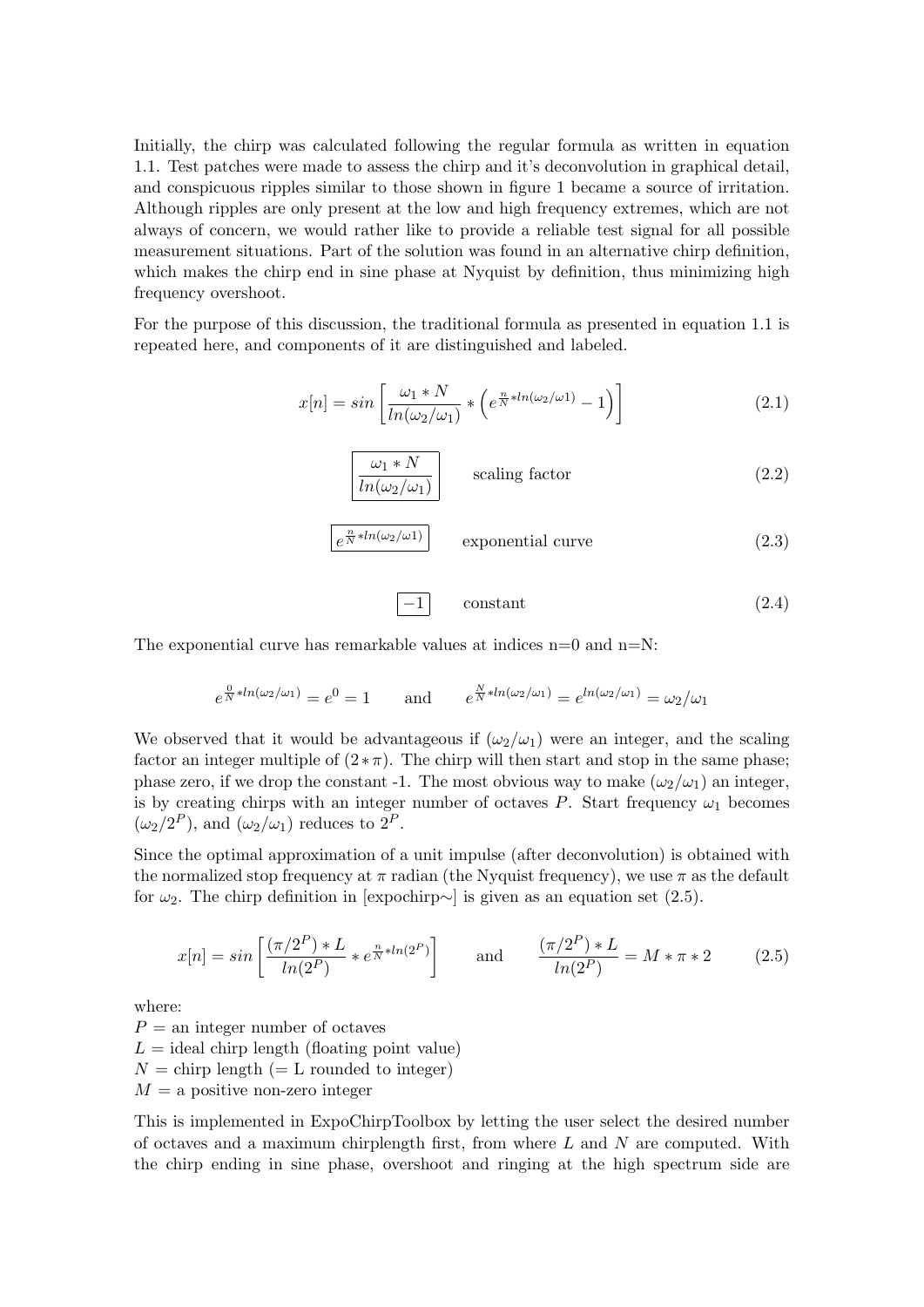systematically kept at a minimum, well under  $+1$ dB (see figure 4 at the end of the article).

### 2.2 instantaneous frequency curve

Because of the rounding of  $L$  to  $N$  in the phase-controlled exponential chirp, there will be a small deviance in the resulting frequency range, as compared to the desired range. The instantaneous frequency curve must be inspected to see how important the error is. The frequencies are represented by the first derivative of the phase curve. The derivative of an exponential with base  $e$ , and a constant in the exponent, is simply that exponential multiplied by the constant:

$$
(e^{ax})' = ae^{ax}
$$

The constant in the exponent is  $ln(2^P)/N$  in our case. The frequency curve is:

$$
x'[n] = \frac{(\pi/2^P) * L}{\ln(2^P)} * \frac{\ln(2^P)}{N} * e^{\frac{n}{N} * \ln(2^P)} = (\pi/2^P) * \frac{L}{N} * e^{\frac{n}{N} * \ln(2^P)} \tag{2.6}
$$

This shows that every frequency is multiplied by  $L/N$ , where it would normally be  $N/N =$ 1. The frequency deviance is not a shift but a frequency stretch. Chirp length N is very large in real test conditions, typically 100,000 to 1,000,000 samples. The frequency deviance then, is in the order of a factor 0.00001. The advantage of a phase-controlled chirp outweighs this minor frequency stretch for practical purposes, but for cases with extremely short chirps the importance of the impurity should be considered.

With the phase-controlled chirp comprising an integer number of octaves  $P$ , the chirp has P equally-sized segments which all start and end in sine phase. As a consequence, frequencies with octave intervals or other harmonic intervals will appear with identical phase (more on this in section 2.4). In figure 2, the first two octaves of such a chirp are shown. Each subsequent octave segment has a doubled number of cycles.



Figure 2: first two octaves of a phase-controlled exponential chirp

#### 2.3 inverse of the exponential chirp

If each subsequent equally-sized time interval in the chirp has a doubled number of cycles, then it must be the case that there is an amplitude decay from the low to high frequencies, not in time domain but in the spectrum. For any frequency, the second harmonic has half the amplitude of the fundamental, a 6 dB per octave decay. To deconvolve this chirp, not only must the frequencies be conjugated (by time reversal of the signal, pivoting over index N), but the amplitude effect must be inverted as well. The general definition of a 6 dB per octave decay is  $2^{-p}$  where p is the octave index. This is a curve starting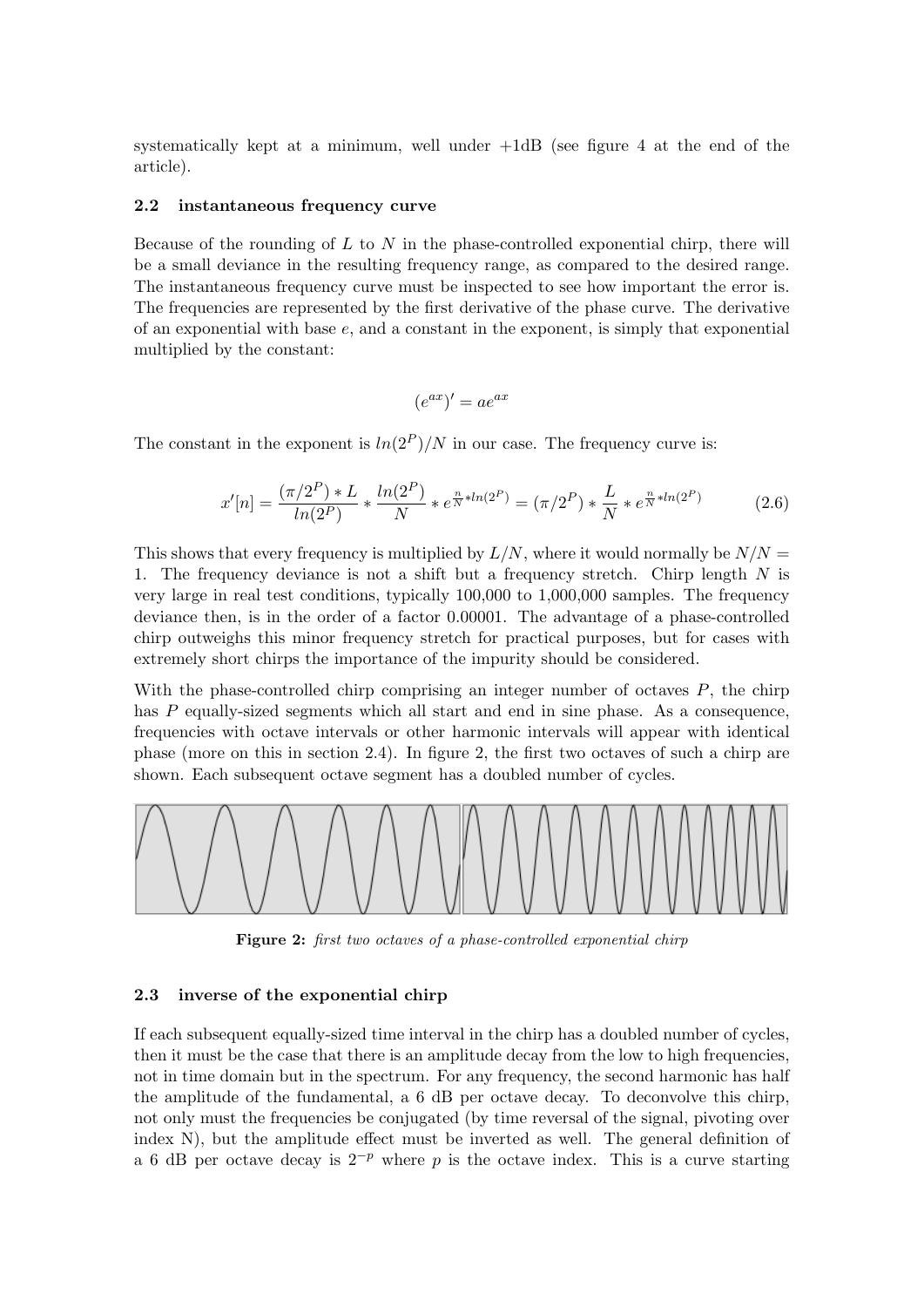

**Figure 3:** curve (a)  $2^{-p}$  decay, (b) integral of the decay curve (eq. 2.7), (c) amplitude compensation factor (eq. 2.8)

with value 1 at index 0, and applying the curve to the inverse chirp causes an amplitude loss respective to the original chirp, which must be compensated. An exact amplitude compensation factor can be derived from the integral of the amplitude decay curve over the interval  $[0, P]$ . This integral is:

$$
\int_0^P dp(2^{-p}) = -\frac{2^{-P}}{\ln(2)} + \frac{1}{\ln(2)}\tag{2.7}
$$

From equation 2.7, the multiplicative inverse of the normalized integral over the interval  $[0, P]$  is derived. This yields the constant C which compensates amplitude loss over the decay curve  $2^{-p}$  (eq. 2.8). Figure 3 shows the functions in a plot.

$$
C = P * \left(\frac{\ln(2)}{1 - 2^{-P}}\right) \tag{2.8}
$$

The time-reversed chirp, amplitude decay and amplitude compensation factor together form the inverse chirp definition as formulated in equation 2.9.

$$
x^{-1}[n] = x[N-n] * (2^{\frac{P}{N}})^{-n} * \left(\frac{P * ln(2)}{1 - 2^{-P}}\right)
$$
\n(2.9)

This calculates an inverse chirp with average amplitude equal to the forward chirp, being  $\sqrt{a}$  $1/\sqrt{2}$ . When convolving chirp with inverse chirp, the result is an approximate pulse with height  $N/2$ . A  $2/N$  normalisation factor is applied after convolution, in order to get an IR with the unit impulse as a reference.

#### 2.4 nonlinear system aspects and phase-controlled chirp

It must be mentioned that the notion of a phase-controlled exponential chirp is not in itself new. Prof. Angelo Farina pointed us to the fact that the use of a phase-synchronized exponential swept-sine signal is introduced by Antonin Novak for the purpose of nonlinear system identification [4]. If higher order impulse responses (products of harmonic distortions) are to be accurately traced, harmonics in the chirp must be phase-aligned, otherwise phase cancellations and summations may corrupt the analysis result. Comparison of Novak's chirp definition and the method proposed in this paper reveals that in both cases the calculation of an ideal chirp length (given the other parameters) effectuates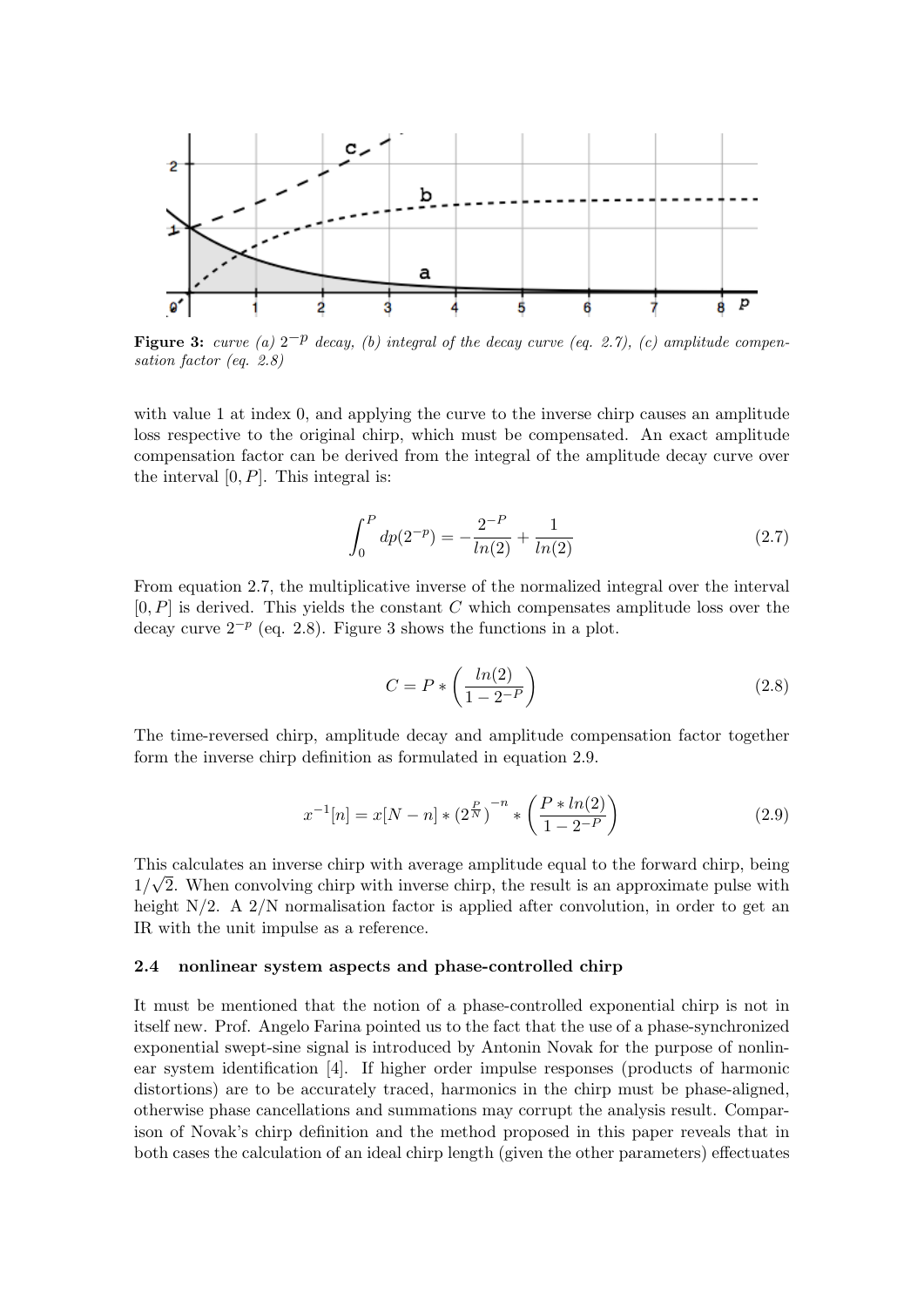the phase alignment of harmonics. Since Novak's definition does not require an integer number of octaves and may end in any phase, it does not address the ripple issue.

In [expochirp∼], the overall phase alignment is a consequence of our method to minimize overshoot at the high spectrum end. At the moment of this writing, we have not yet worked on routines for nonlinear system identification in the ExpoChirp toolbox. However, with future extensions of the toolbox in mind, it is a fortunate coincidence that [expochirp∼] generates a chirp suitable for this purpose.

#### 2.5 further ripple reduction: fade-in window

Though the phase-controlled chirp definition minimizes frequency ripple at the high spectrum end of the chirp, this intervention did not do anything for the low frequency ripple. Even when the signal starts and stops in sine phase, the overshoot at the start frequency is around +3dB while at the stop frequency it is below +1dB, in the cases we tested. A fade-in window can help to produce a smoother spectrum. Remarkably, a fade-in window does not raise coefficient values in the deconvolved chirp, in contrast with the case of a fade-out window as it was mentioned earlier.



Figure 4: magnitude spectrum plots of deconvolved fade-in-windowed and phase-controlled exponential chirp

Experiments with a sine-shaped fade-in learnt that the window must be fairly long to be sufficiently effective, in the order of a second. At the low frequency side, this is not problematic because the chirp can be easily extended downwards. We decided to implement a optional fade-in window stretching over exactly the first octave in the chirp. For test signals with ten or more seconds length, this has a very beneficial effect. Figure 4 shows spectrum plots of a phase-controlled chirp with the one octave long fade-in. The chirp was calculated to comprise 11 octaves, of which the first one is modulated by the window. The transition band is less steep and the flat spectrum region starts exactly 10 octaves below Nyquist. With this systematic window definition, the exact start point of the flat spectrum range is always known.